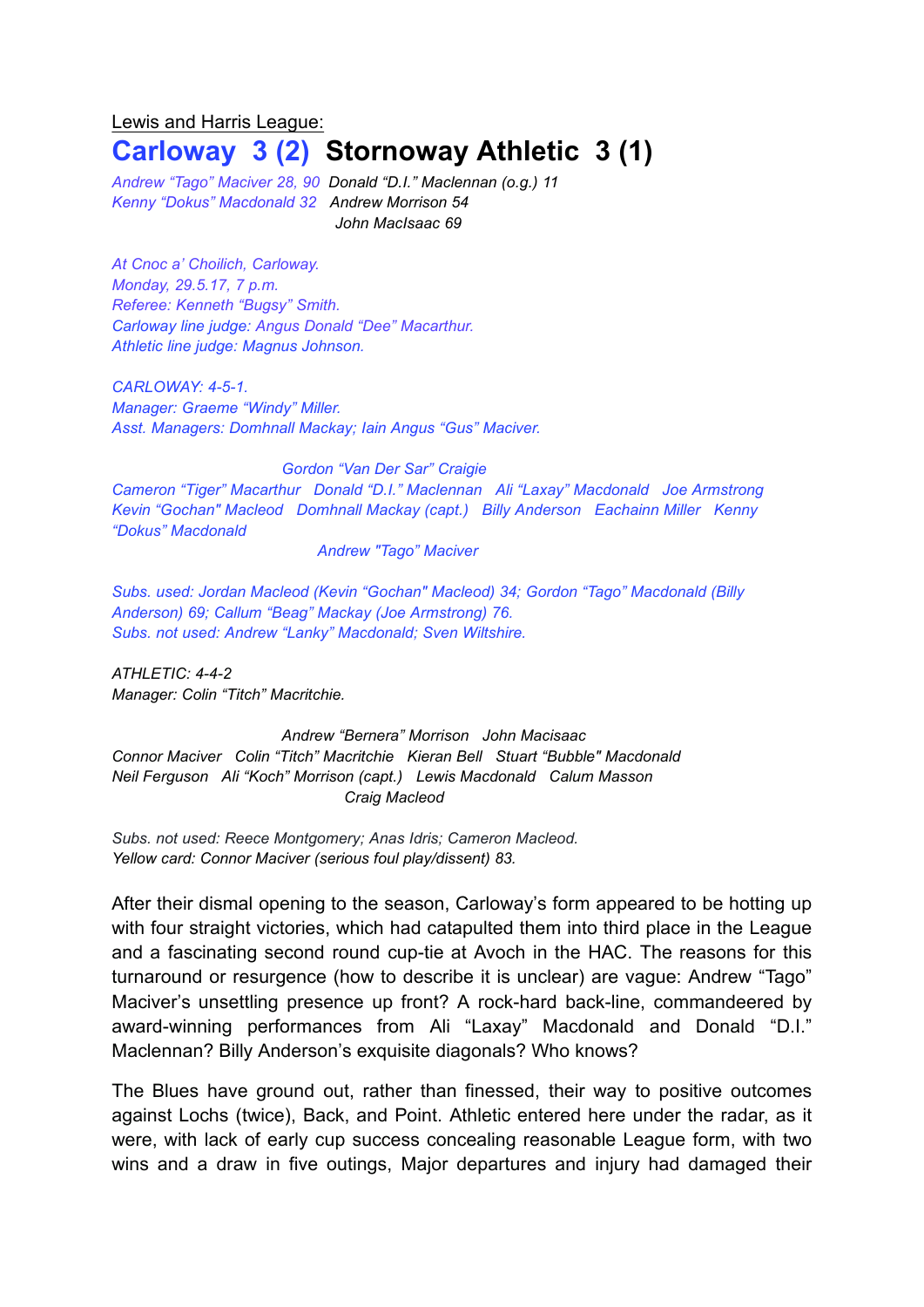already-thin squad: Jordan Macleod had, of course, joined the Blues and Ross Allison was now in maroon; Nic "Nuck" Davis would only be occasionally available in help-out mode, while Gary Macleod, arguably the finest dead-ball taker on the island, required a second knee operation. Fortunately for the Hoops, Stuart "Bubble" Macdonald was fit again in right midfield, to back up defensive stalwart, Ali "Koch" Morrison, and Colin "Titch" Macritchie, the player-manager now inhabiting central midfield instead of the goal-line.

Ben Smith and Stuart "Gochan" Macleod were unavailable through suspension, while mainland work commitments ruled out Archie "Statto" Macdonald tonight. Thankfully, midfield maestro, Eachainn Miller, was now back on the island to assist prime *animateur*, Billy Anderson, in the central creativity department, while Gordon "Van Der Sar" once more deputized for the unavailable David Beaton. Further good news received tonight was Dan Crossley being given the all-clear to return to active duty.

Oddly enough, last season the sides' two League games had been their only confrontations. At Cnoc a' Choilich in early June, na Gormaich were in the midst of a great 7-match winning streak and dominated, thrashing in six, against Aths' three, with "Raymondo" and "Statto" each registering a pair, and Kenny "Dokus" Macdonald and Donald "D.I." Maclennan also contributing. Athletic at that time were having a poor season by their standards, languishing two places below their opponents and ten points behind Carloway in the League, with only three League victories to their name. However, two months later at Goathill, in the reverse fixture, the Blues thought the game was settled after 51 minutes, when they went 4-1 up, but then an injured Ali "Laxay" Macdonald departed the scene and the gods immediately punished such hubris, six goals being scored in an astonishing 16 minute second-half spree. Eventually na Gormaich were grateful to scramble home with a knife-edge 5-4 victory, thanks to goals from "D.I.", "Statto" (2); Jake Allan, and Andrew "Tago" Maciver.

The evening was overcast but pleasant, though the desired windlessness led to the first real infestation of midges for the diehards. George "Spy's" beautifully-cut pitch once again looked like a Turner exhibit as the Blues kicked off, after the minute's silence, towards the Butt. Both sides struggled at first to establish any form of coherent structure to their play in a very crowded central part of the field, and this in turn led to a litany of misplaced passes, aimless long balls, and lack of chances.

The first opportunity fell to the Blues in 10 minutes when a mighty Anderson freekick from the centre circle came in high towards the Aths' right. Macleod came out to collect, about 10 metres in front of his right-hand post, but a heavy aerial Mackay challenge took the ball leftwards and outwards from his grasp. However, Ferguson was first to the loose ball to boot clear. Then, just as na Gormaich appeared to be combining more effectively to assert themselves in attack, the script suddenly veered wildly off track at the other end. From the Hoops' right touch-line, midway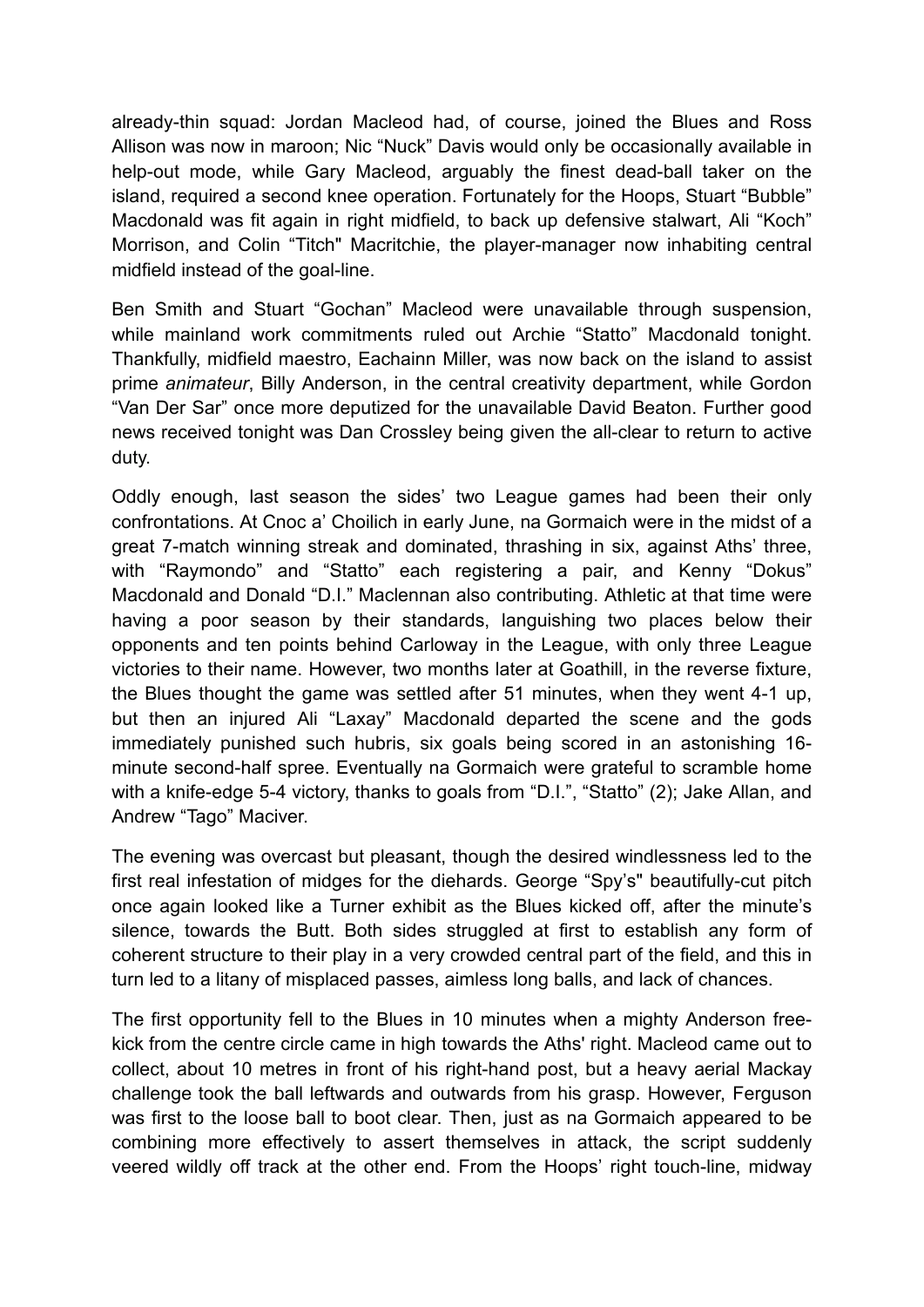within the Blues' half, "Bubble" delivered a perfect curling right-foot free-kick across the face of the Carloway goal. Macisaac got his head to it around the penalty spot, but "Van Der Sar" dropped instantly to push his glancing attempt wide from just inside his right-hand post. Maciver won the ball first, five metres from goal on the byeline, and turned the ball back in, where it knocked inwards off the unfortunate "D.I." by the near post and somehow managed to squeeze between the covering keeper and his post (**0-1**).

An immediate break saw "Gochan" get clear down the Carloway right. Level with the box, he turned in and whipped a low ball across goal, but "Dokus's" flying right-foot hook, 16 metres out in the centre, went at least two metres wide of Macleod's righthand post. In 20 minutes Miller reminded the fans of his potential with a sparkling run from midway within the Aths' half. He travelled forward and diagonally to the left, managed to fend off Masson, and make 10 metres from the Aths' right bye-line. His early bullet-like low cross eluded everyone before reaching "Gochan" inside the left of the Hoops' box, 16 metres from goal, but his attempted volley whizzed skywards at Warp speed. Four minutes later a "Dokus" free-kick, 22 metres from goal and to the Carloway left, was well-placed but easily read by the goalkeeper.

And then na Gormaich's patient approach paid off in a decisive four minutes which seemed to have sent the Blues well down the road to the three points. The captain won the ball with a crunching interception in the centre circle, wall-passed to Armstrong to move forward into the Aths' half on the left before supplying "Dokus", 10 metres in from the touch-line and 20 metres into the opposition half. He immediately looked up and sent a beautifully-balanced diagonal over "Koch's" head in the centre for "Tago" to ghost in behind him and wide of Ferguson towards the edge of the central box. Macleod was left stranded as he advanced and "Tago" coolly nodded the ball over him to score (**1-1**).

Four minutes later it was "Tago" again who won the ball midway within the Aths' half in the centre, then fed "Gochan" square to his right. He broke forward at speed, then checked and cut in along the edge of the box past three defenders. Passing "Dokus" in the centre, he left the ball at his feet as he ran on and the wing-man flighted a delicately-struck lob-shot high to Macleod's left and just inside the junction of his left bar and post (**2-1**).

It was 41 minutes before the Stornoway men reciprocated, when they made the right bye-line to cross high. Craigie raced out by his far post to fist clear outwards but the ball struck an advancing striker, five metres away, and Carloway had no little luck when the ball rebounded straight back into the keeper's arms. Two minutes later a classic low McIlroy defence-breaker from Anderson sent "Dokus" forward to the left edge of the box, but his left-foot drive saw a heavy deflection take most of the sting out of it and Macleod collected safely, low to his right. In the final moments Mackay found Jordan Macleod moving down the right touch-line to midway within the Aths' half. "Tago" came across to meet his high, inviting cross but his header soared high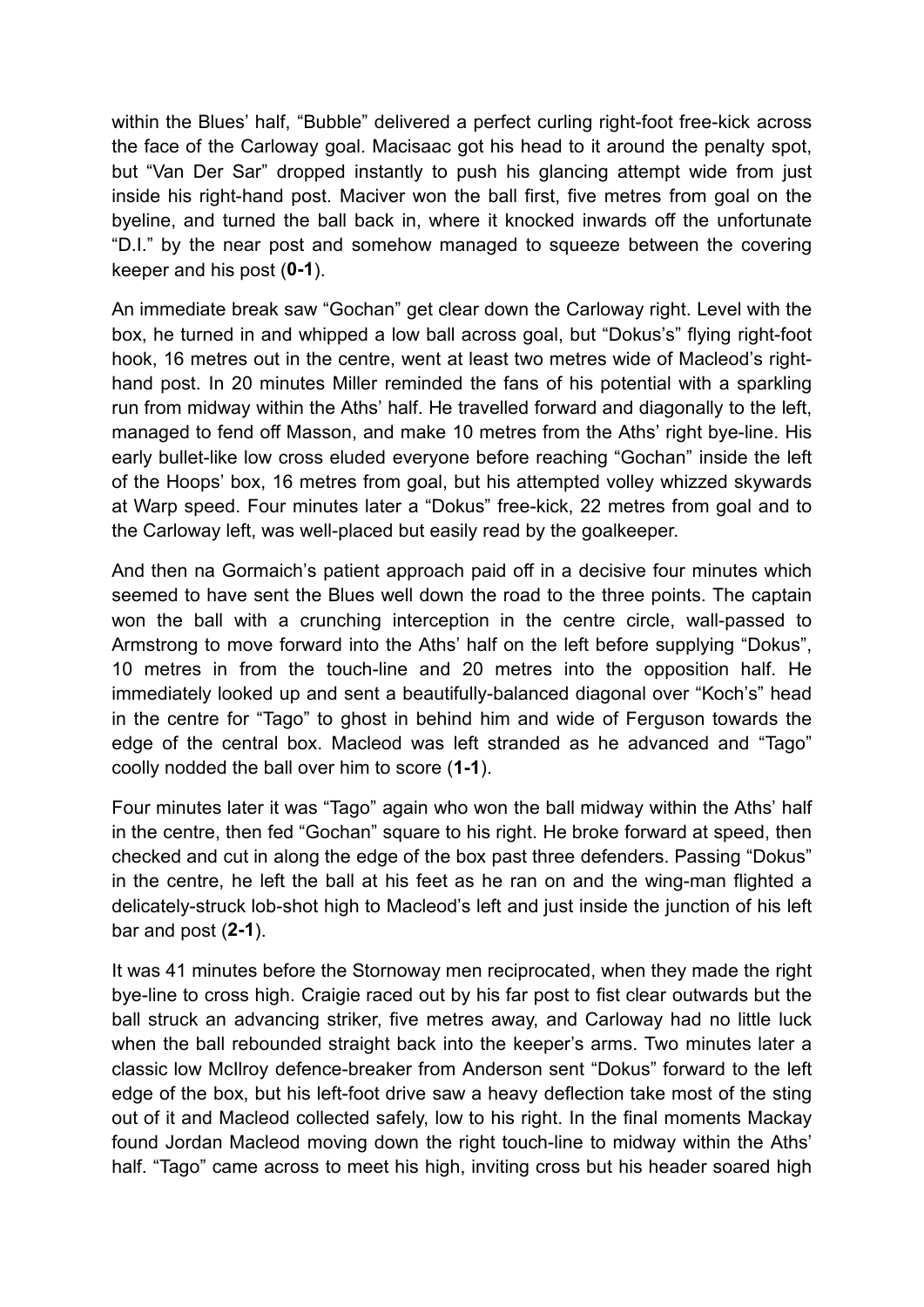and right of goal.

## **Half-time: Carloway 2 Stornoway Athletic 1**

It had been a less than inspired first-half display from the Blues, yet they had still edged possession and opportunity. How much the Blues' minds were on Saturday's tie, creating a subconscious desire not to do anything stupid tonight, was a possible excuse. However, there was still little light between the sides, and Carloway still appeared more likely to create, while the Stornoway men were more occupied containing. Again, however, the match departed drastically from the anticipated script. Though Anderson surprised everyone in 50 minutes with a free-kick from midway within the Hoops' half, on the Carloway left, which carried a couple of feet over the centre bar, the first real item on the second-half agenda arrived at the other end in 54 minutes.

A controversial goal arrived which left the Carloway camp much miffed. Slack play on the edge of the box resulted in Mackay, to the left, trying to poke the ball forward and clear. The ball rebounded back to him and he tried again. Again the ball rebounded back off an Athletic man, this time behind him to Andy Morrison lurking just inside the box, in a suspiciously-looking offside position. The striker immediately whipped a low right-footer across Craigie and just inside the keeper's far right-hand post (**2-2**). Cue massive protests and pointing to the line judge who had his flag raised. The referee spent an eternity consulting, then awarded the goal.

Immediately na Gormaich had a chance to restore their lead when Macleod left his marker down the right to send in a sharp low cross square across goal. The ball broke out far to "Dokus", 24 metres from goal on the left, but even though his low drive took a massive leftwards deflection, Macleod was able to get across smartly to his right to hold.

It was 68 minutes before Carloway carved out their next opportunity, when Miller one-twoed with Macleod to move rightwards from the centre circle and along the right touch-line. Twenty metres from the bye-line he slung over a high diagonal cross which "Tago" won on the penalty spot but could get little purchase on his header and Macleod did not have to move to hold.

A minute later the wheels really came off the bogey when the Stornoway men came forward down the right and the ball was crossed diagonally towards the Carloway box, then nodded out straight. Macisaac seized on it, turned left, then right, but as the Blues' defence stood off and retreated, he turned, in oceans of space, and from 24 metres, delivered a high, looping right-footer which sped high to Craigie's left and home (**2-3**).

There are many clichés around to describe the Blues' mood at this point; most unprintable. With 20 minutes remaining, both sides faced dilemmas. For na Gornaich, it was how to gear up and be more incisive; for Athletic, what next: go for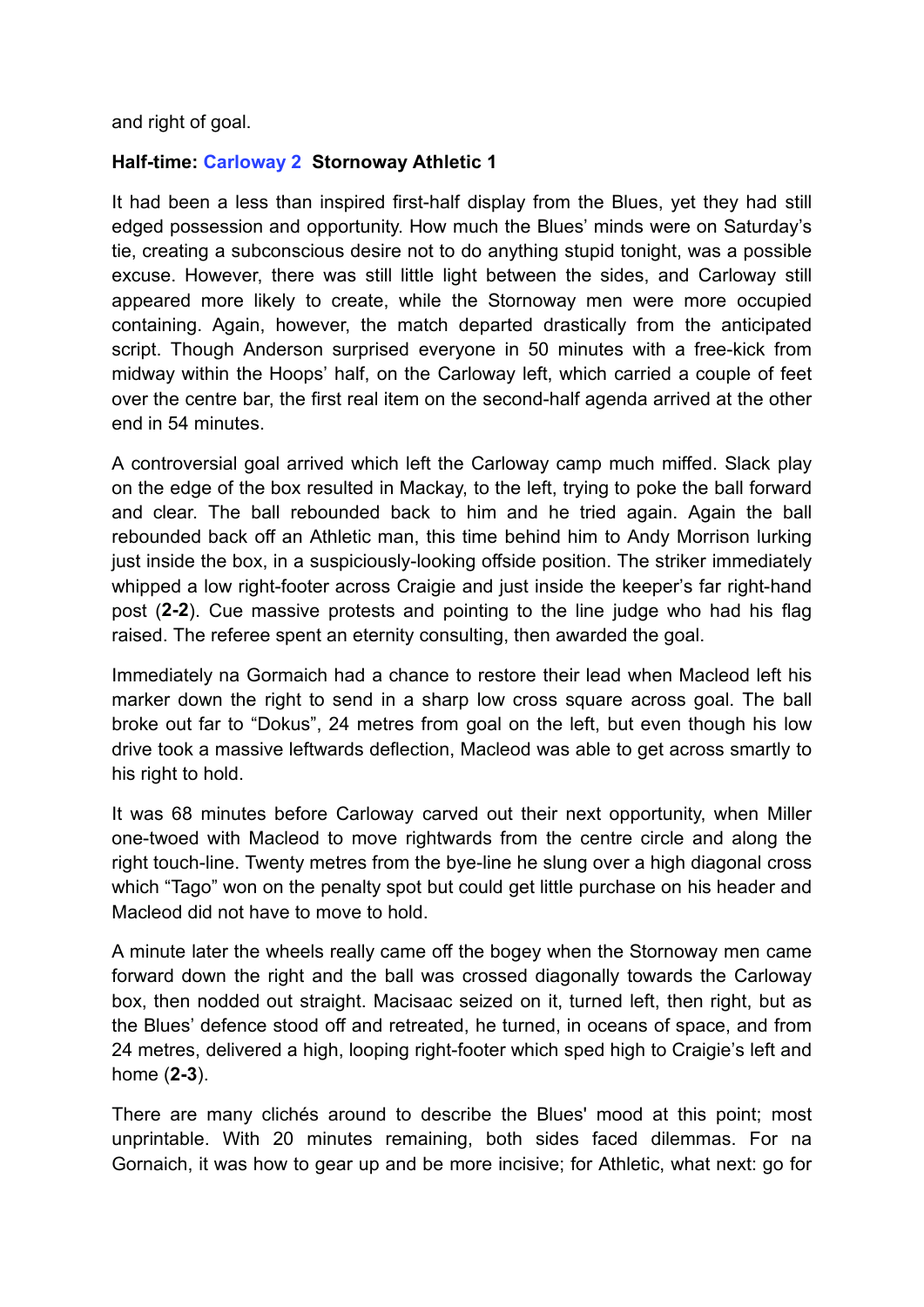a fourth, a clincher, or batten down the hatches and hold what we have? Again, "Windy" gambled big, with the back four becoming three, Armstrong sacrificed, and Callum "Beag" Mackay introduced to add pace through the middle. However, it was the Stornoway men who threatened next, in 76 minutes, when a flashing break down their right saw Morrison escape wide of "Laxay" to send a sharp diagonal daisy-cutter across "Van Der Sar" from 22 metres but a metre wide of the far post.

In 83 minutes Mackay sent Miller off on another bewildering run from the centre-line towards the Carloway left. From the left touch-line, in line with the edge of the box, he sent in a high inward cross which "Tago" once again won with a head-glance but again was thwarted by an excellent Macleod hold, low to his right. An air of desperation propelled the Blues forward now. In 86 minutes "Beag" and "Dokus" combined to send Gordon "Tago" into the left of the Aths' box, but the keeper was out to block his crashing drive from 16 metres for a corner to his right. Moments later, a snap "Tago" drive from 20 metres on the Carloway left forced the young keeper to scramble frantically to his left to hold. In 87 minutes, a "Dokus" free-kick in the centre, midway within the Athletic half, was on target but gathered by Macleod, low to his right.

Just as "Bugsy" began checking his watch, relief arrived for the desperate home side. It was Miller again who was supplied by Mackay, moving diagonally left towards Athletic's right bye-line. He checked on the line, turned, and curled in an inswinging right-foot cross which was too high for Macleod and Morrison towards their right-hand post, but just perfect for the arriving "Tago" to nod home, practically from the goal-line, by the far post (**3-3**).

## **Full-time: Carloway 3 (2) Stornoway Athletic 3 (1)**

So, the question for both sides was: a point won, or two lost? Who had "*deserved* " to win, if such a verb is relevant in sport? It was unhelpful for the home side that after "Dokus" had put na Gormaich 2-1 ahead, a form of complacency seemed to creep into the Blues' performance that suggested that they felt the job was more or less done and that continuation of their present level of performance would inexorably deliver victory. Or perhaps energy was being saved for their monumental task on Saturday?

However, an Athletic side appeared in the second half determined to "*have a go*" and soon blew that arrogance down valley and succeeded in leaving Carloway in the unenviable, if common in sport, position of embarking on a frantic final 20-minute chase for salvation. Carloway could reasonably complain that they were rather unlucky with Aths' first two goals, but team performances tonight were still slightly below the mark set in their previous outings, especially those against Lochs and Point. Despite the return of the inspirational Miller to augment Anderson and Mackay in midfield, the pace and aggression of a young Hoops' side still unsettled the Blues hugely in the centre of the park, and, once again, "Tago" was left with the work of three men to perform.